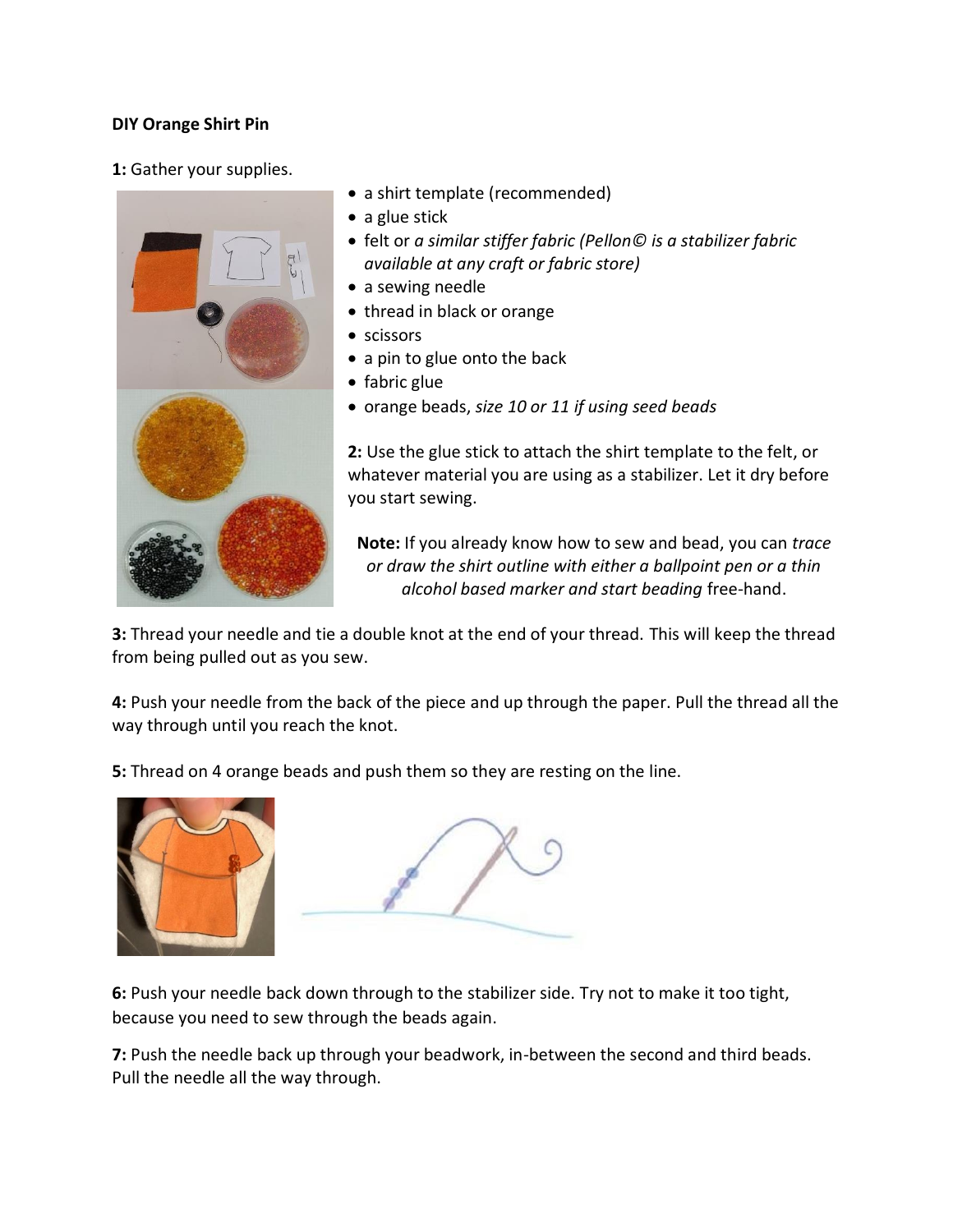**8:** Push your needle through the second and third beads, and pull the thread all the way through. Note the loop in the image below. This loop reinforces the beads.



**9:** Repeat steps 4-8 until you reach the bottom of the line you are beading.

**10:** Start your new row by pushing the needle up through the base of the orange shirt going in the direction of the bottom of the shirt. Follow steps 4-8 to complete this row.

**11:** Repeat steps 4-9 until the entire outer edge of the shirt is beaded and tacked down.

**12:** Continue to add beads until the template is covered as you like.

**13:** Once the sleeves and the rest of the shirt are filled, cut off the excess felt or stabilizer. Do not cut too close to the threads, or the beads may fall off.

**14**: Use a tiny amount of the fabric glue to secure the knot in place.

**15:** Attach the pin. Some are designed to be sewn onto the felt, and you may need to do so before you begin beading. Some must be glued to a smaller piece of felt and that piece glued to the back of your beaded creation. This step can be done last.

## **And You're Done!**

Here are some examples to inspire you. You can make it as complicated or as simple as you like. Some were made free hand.